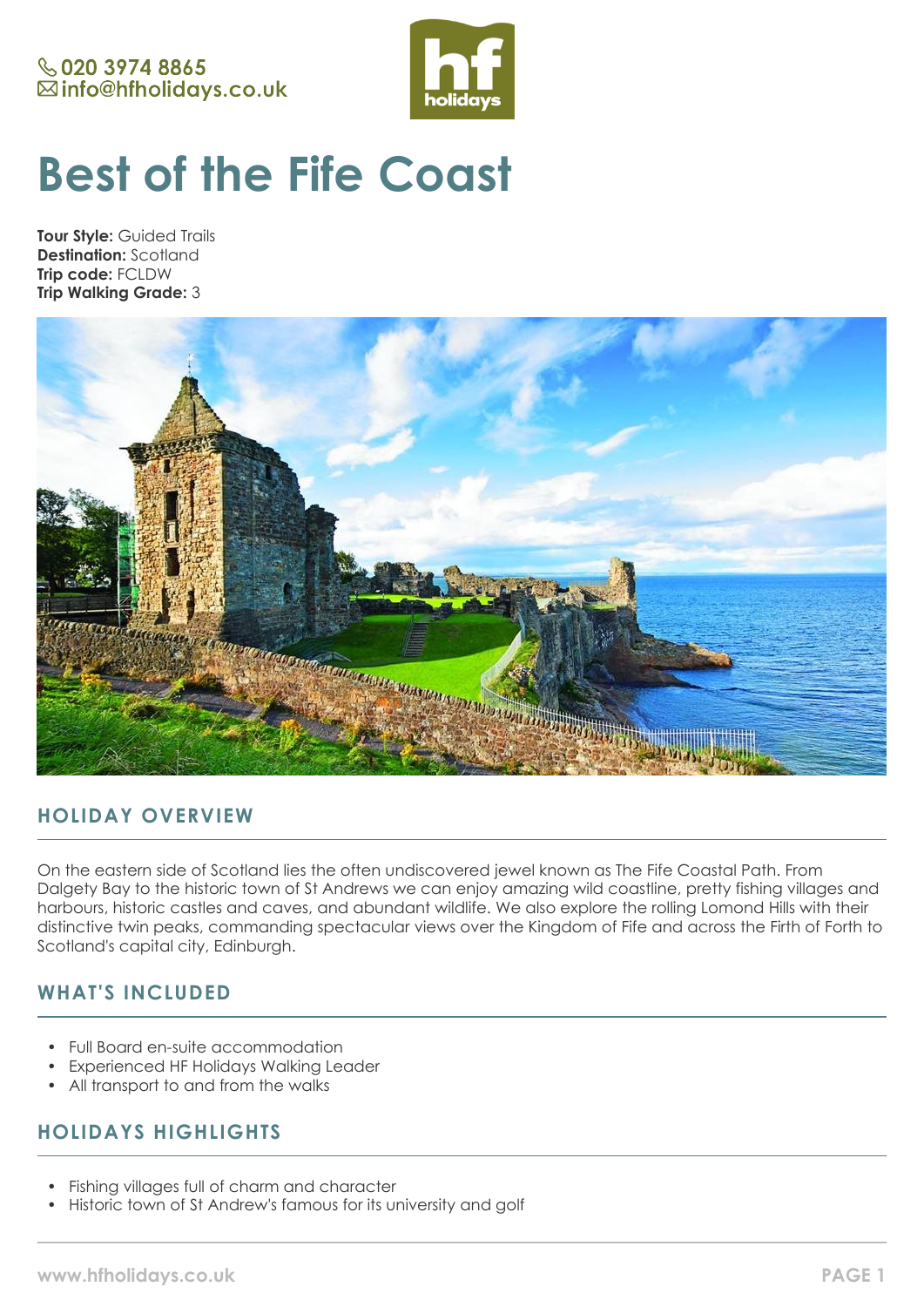- Walk along Cambo Sands and the North Sea and enjoy bird-life and striking geological features
- Near to Edinburgh

# **TRIP SUITABILITY**

This Guided Walking/Hiking Trail is graded 3, which means walks/hikes are on well-defined trails in upland areas, and along coastal footpaths which can be rough and steep in places. The trail requires a reasonable level of fitness as you will be walking every day, and it's your responsibility to ensure you have the relevant fitness and equipment required to enjoy the holiday. Provision cannot always be made for anyone who opts out. Please be sure you can manage the mileage and ascent detailed in the daily itineraries. Each walking day is normally 6 to 7 hours, walks are not always on paths and there is some rough terrain. It is important for your own enjoyment, and that of your fellow guests that you can maintain the pace.

It makes a lot of sense to spend time getting some additional exercise before your holiday. We suggest that you try to fit in a number of longer walks, including some on hilly terrain. Other exercises such as cycling, jogging and swimming are also excellent for developing increased stamina.



## **ITINERARY**

## **Day 1: Arrival Day**

Check-in at The Old Manor Hotel is available from 15:00 hours. Your leader will be at reception at 18:30 to meet the group and for a quick introduction to the holiday before dinner.

# **Day 2: Dalgety Bay To Kinghorn**

We walk from Dalgety Bay, within sight of the famous Forth Railway Bridge which takes the main line across to Edinburgh. On our way we pass the ruins of St. Bridget's Kirk, and then reach Aberdour, an attractive village with a castle dating back to the 12th century. We walk round the pretty Silver Sands Bay and climb onto the Binn, a striking hill overlooking the town of Burntisland, with panoramic views up and down the Firth of Forth. From here we drop down, past the peaceful Kinghorn Loch, renowned for its bird-life, to reach the old port of Kinghorn.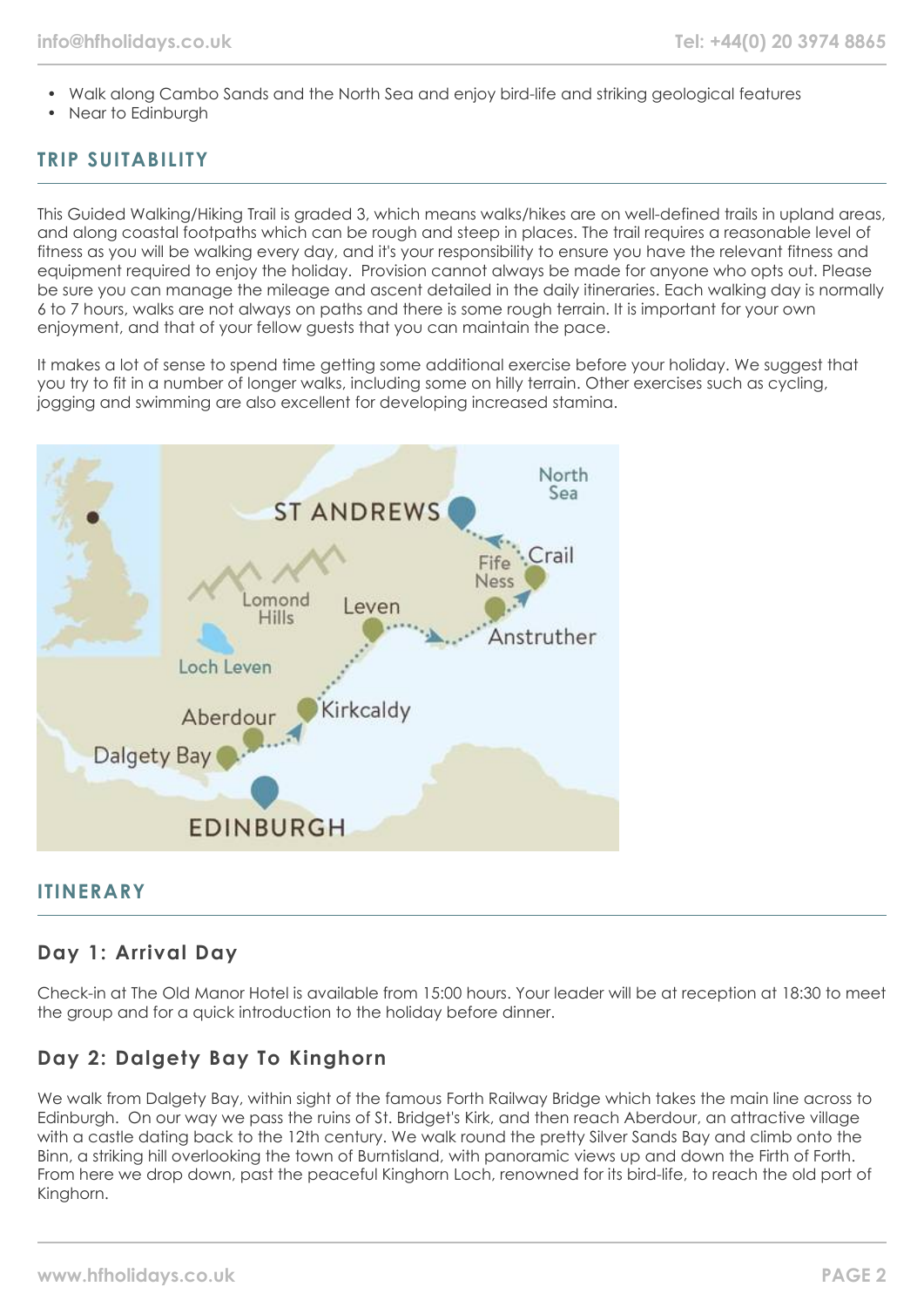11 miles (18 km) with 1,250 feet (225m) of ascent.

# **Day 3: Ravenscraig To St Monan's**

In the morning we walk from Ravenscraig Park, on the outskirts of Kirkcaldy, past the historic harbour at Dysart as far as East Wemyss. Dysart's history goes back to the beginning of Christianity in Scotland, and it has also been a busy commercial port. Coal was also mined here, for Fife had more working pits than anywhere else in Scotland. At lunchtime we travel from East Wemyss to Shell Bay, and then continue our walk over Kincraig Head, where there are old defences from the Second World War, to reach the twin resorts of Earlsferry and Elie. Our route then passes the Lady Tower, an 18th century summerhouse, built for Lady Anstruther who used to come and bathe here, and ends at St. Monan's, a small fishing village with narrow streets, a stone-built harbour and an impressive cliff-top church.

11 miles (18km) with 850 feet (260m) of ascent.

# **Day 4: The Lomond Hills**

Today we head inland to explore the Lomond Hills and climb the Western peak. There are fine views all round, north to the River Tay, west to the Ochil Hills, south to the Forth, and east to the North Sea. Our walk ends by descending pretty Maspie Glen, with its succession of waterfalls, to historic Falkland with its 16th century royal palace, a favourite retreat of King James V and his daughter, Mary Queen of Scots. Here there may just be time to visit Falkland Palace - National Trust Scotland ( cost £12.50 /£9 concessions - 2019; free to National Trust members).

10 miles (16km) with 1,050 feet (325m) of ascent and 1,900 feet (590m) of descent.

# **Day 5: St Monan's To Fife Ness**

We rejoin the coastal path at St. Monan's, and pass a restored windmill and see remains of the salt pans which once occupied the shore, when salt was worth more than gold and exported to the continent. We then make our way eastwards to Pittenweem, still a working fishing village. The white houses here, with their red-tiled roofs, illustrate the classic East Neuk style of building, influenced by centuries of trade with Flanders and the Netherlands. Our next stop is Anstruther, a busy seaside resort, where there'll be a chance to visit the impressive Scottish Fisheries Museum (cost £9/£7 concessions). Crail comes next, a smaller, traditional village with a 17th century harbour, full of charm and character. From here the path heads through Kilminning Wildlife Reserve to Fife Ness, the most easterly point of the Kingdom.

10½ miles (16.5km) with 600 feet (180m) of ascent.

# **Day 6: Cambo To St Andrews**

Our final day's walking begins in the impressive grounds of Cambo House, as we follow a wooded glen down to re-join the coastal path. We are now facing the North Sea, and our route becomes more remote and rugged, though never far from a series of cliff-top golf-courses. We will see plenty of sea-birds, and pass striking geological features like the Rock and Spindle, as we head to the historic town of St. Andrews. Here there will be a little time to view its historic buildings: the castle, the ruined cathedral, the University colleges, and the iconic Royal and Ancient golf-course.

9 miles (14.5m) with 530 feet (160m) of ascent.

# **Day 7: Departure Day**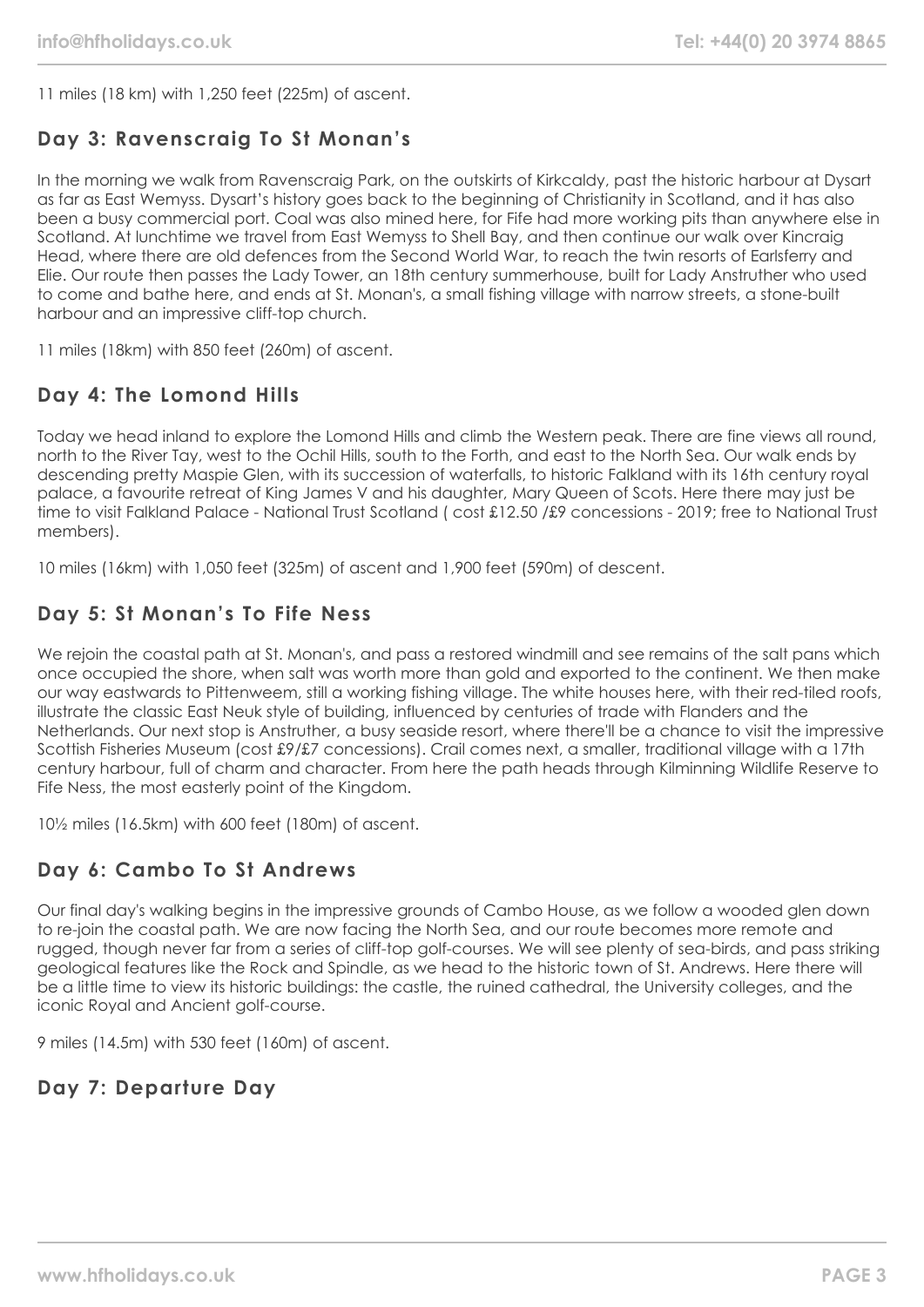# **ACCOMMODATION**

# **The Old Manor Hotel, Lundin Links - Best Of Fife Coast**

This is a centre-based holiday located in the village of Lundin Links, where you'll stay at the family owned Old Manor Hotel, in one of the most scenic parts of this glorious corner of Scotland. The hotel is at the gateway to Fife's East Neuk, an attractive area of picturesque fishing villages and countryside. It has 23 ensuite rooms, beautiful sea-view dining, and comfortable lounges; Lundin Links' fine beach is only ten minutes' walk away. Rooms have tea and coffee making facilities, hairdryer, TV and radio and free WiFi. Limited drying facilities are available. Check in at the hotel is available from 3pm and you will meet your trail leader prior to your evening meal.

# **USEFUL HOLIDAY INFORMATION**

## **Holiday Information**

We try to create a relaxed atmosphere on the walk but please listen to safety instructions from your leader.

Keep members of the group in view especially when weather or visibility is poor. If you leave the group, then your leader will no longer have responsibility for you. Our leaders consider the safety of the group as a whole and are likely to be more cautious over potential risks such as bad weather.

# **Food & Transport**

## **Packed lunches**

Our packed lunches will be too much food for some and not enough for others, if you feel you might need more food during the walk, please bring a supply of snacks to supplement this – it won't always be possible to buy these on the route. Your packed lunches will include: bread sandwiches or rolls with a choice of filling; some fresh fruit; fruit cake/flapjack or similar, crisps and/or yoghurt, fruit, biscuits.

## **Dietary Requirements**

Our partner hotels can cater for most dietary requirements, but it is important you advise us of any allergies and dietary restrictions you have at the time of booking.

## **Luggage Transfers**

When you change from one Hotel to another we will arrange for your luggage to be transferred for you. This is included in the cost of your holiday. Please remember that other people will need to move your suitcase so please pack thoughtfully with a maximum of 20 kilos. If you can limit your luggage to one bag, rucksack or suitcase that would be very helpful. Please make sure your bags are clearly labelled with your name and "HF Holidays".

## **Joining Instructions**

## **By Car**

You can leave your car in the Old Manor Hotel car park for the duration of the holiday. Lundin Links is on the main A915 road from Kirkcaldy to St Andrews, about one hour's drive from Edinburgh and one and a half hours from Glasgow.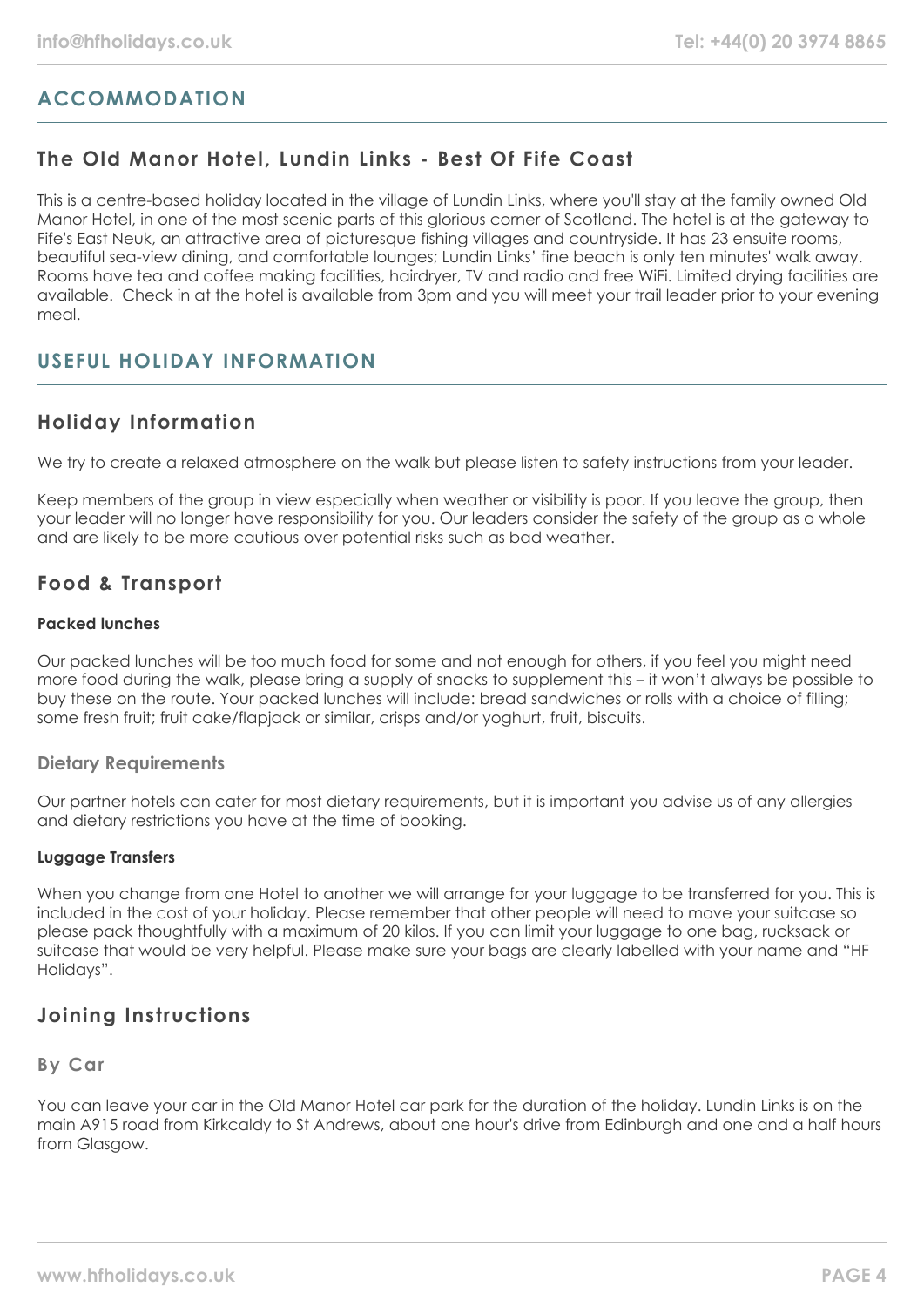## **Coach**

The X60 service bus is hourly from Edinburgh to Lundin Links and takes 2 hours. (Bus stops 100 metres from the Old Manor Hotel)

## **By Rail**

The nearest main line rail station is Markinch, about twenty minutes away from Lundin Links. For train times and route planning by train visit www.nationalrail.co.uk or call 03457 484950 The hotel can arrange a taxi from the station (at your expense), but please ensure that you give the hotel a call the day before your arrival to arrange this.

## **Air**

There are a number of low-cost flights from around the UK, to Glasgow and Edinburgh. If you are flying from overseas there are international flights to Glasgow Airport and Edinburgh Airport.

# **Essential Information**

## **Essential Equipment**

To enjoy walking/hiking comfortably and safely, footwear, clothing and equipment need to be suitable for the conditions. Safety and comfort are our priorities, so our advice is to come prepared for all eventualities.

- Footwear with a good grip on the sole (e.g.Vibram sole) is the key to avoiding accidents
- Waterproof walking/hiking boots providing ankle support and good grip are recommended (ideally worn in), and specialist walking socks to avoid blisters.
- Several layers of clothing, which can be added or removed, are better than a single layer (include spares)
- Fabrics (lightweight and fast-drying) designed for the outdoors are recommended
- Waterproof jacket and waterproof over trousers
- Warm hat and gloves. Gaiters are an optional but useful extra
- Denim jeans and capes are not suitable on any walks
- Rucksack with a waterproof liner
- Thermos flask for a hot drink
- Water bottle (at least 1 litre)
- Spare high-energy food such as a chocolate bar
- Small torch
- First aid kit your leader's first aid kit doesn't contain any medication or blister kits (such as Compeed)

## **Optional Equipment**

- Walking poles are useful, particularly for descents
- Insect repellent
- Sun hat
- Sunglasses
- Sun cream
- Camera

## **Useful Information**

**Ticks** 

Ticks are tiny creatures that live in vegetation and can attach themselves to passing animals or walkers and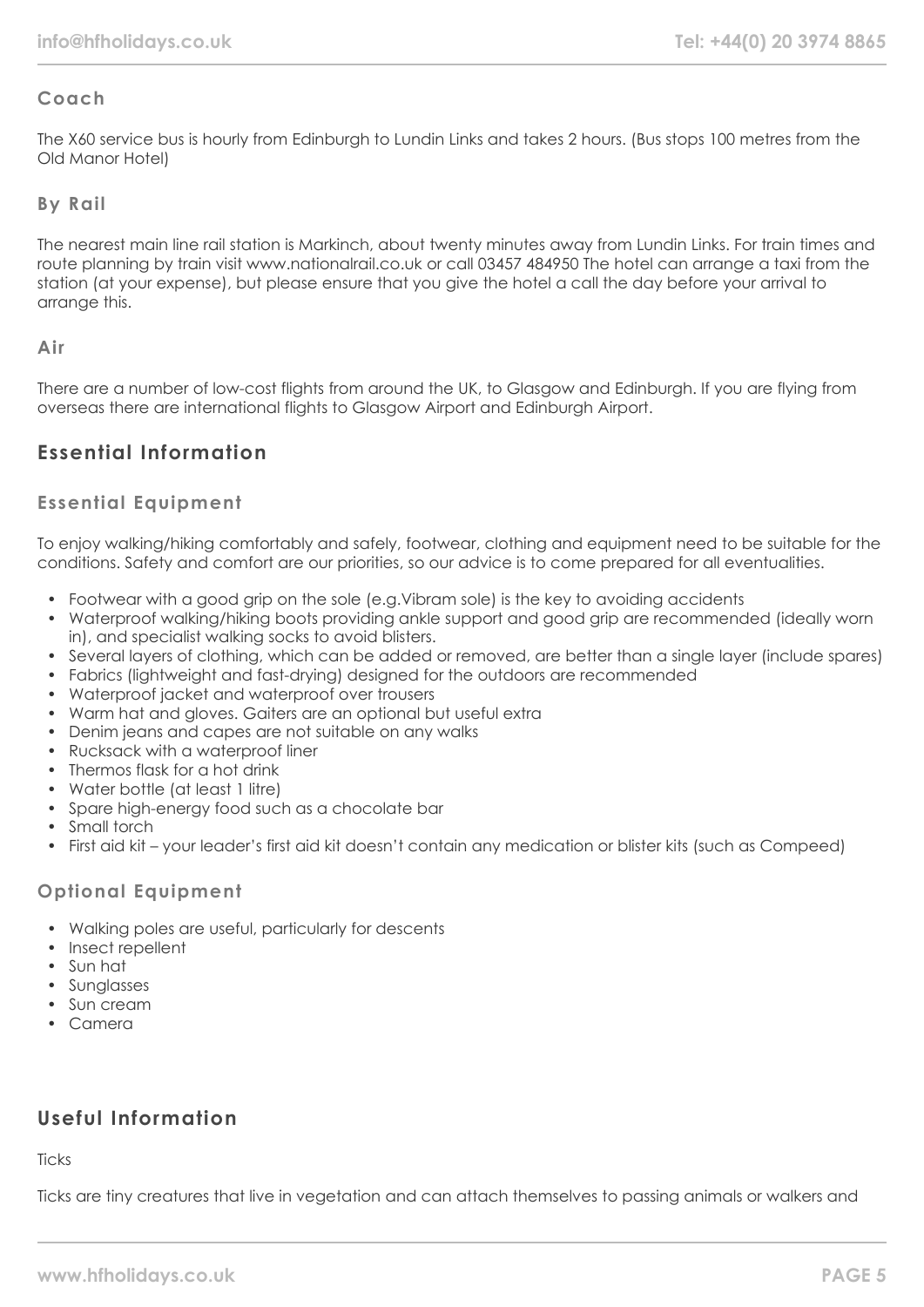may carry a risk of Lyme Disease. Please refer to NHS advice and guidelines for information prior to your holiday.

Our experienced and knowledgeable volunteer leaders undergo a thorough assessment to lead you on your Guided Walking/Hiking Trail and are delighted to share their knowledge and enthusiasm with you.

Please ensure you complete and hand in your registration form on arrival and let the leader know about any medical problems you may have. This may be useful in the event of a problem on the walk and will be treated confidentially by the leader.

## **In The Event Of A Problem**

If you become separated from the party, please stay where you are. Your leader will retrace their steps to find you.

All our leaders carry a mobile phone, group shelter, spare maps and a compass. In the unlikely event your leader is incapacitated, please use any emergency kit in their rucksack. Call the emergency services (call 999 in the UK, or 112 overseas).

Please then try to call the hotel where you are staying to let them know there is a problem.

#### Suggested Reading and Maps

Your leader will carry all the necessary maps and guides. For you own interest you may consider looking at some of the following:

#### [www.fifecoastalpath.co.uk](http://www.fifecoastalpath.co.uk/)

The Fife Coastal Path – Official Guide

The Fife Coastal Path Map

OS Explorer Maps 367; 370 and 371

## **HOW TO BOOK**

When you're ready to book, you can choose to **book online** or book **over the phone**. Our website offers secure online booking for our holidays, is available 24/7, and offers more in-depth information about all our holidays. If you prefer to call us, our experienced and knowledgeable team are available to answer any specific questions you have and can offer guidance as to which holiday is best suited to your needs.

Our office is open: Monday to Friday: 9am – 5.30pm, Saturday: 9am – 1pm, Sunday & Bank Holiday Monday: closed

## **PAYING YOUR DEPOSIT**

To secure the holiday of your choice, you will need to pay a deposit: UK & European Holidays: £150 per person and Worldwide Holidays: £250 per person. You can pay your deposit by debit or credit card with no additional card fees charged or make an online BACS payment directly into HF's bank account, please see details under BACS payments. You can also pay your deposit by cheque within seven days of booking. Cheques should be made payable to 'HF Holidays Ltd' with your booking reference / Order ID on the back.

#### **NON-MEMBER FEE**

Non-members can join our holidays by paying a Non-Member's fee of £30 per person per holiday. Alternatively, full membership is available from £100 – visit hfholidays.co.uk/membership for details.

#### **BACS PAYMENTS**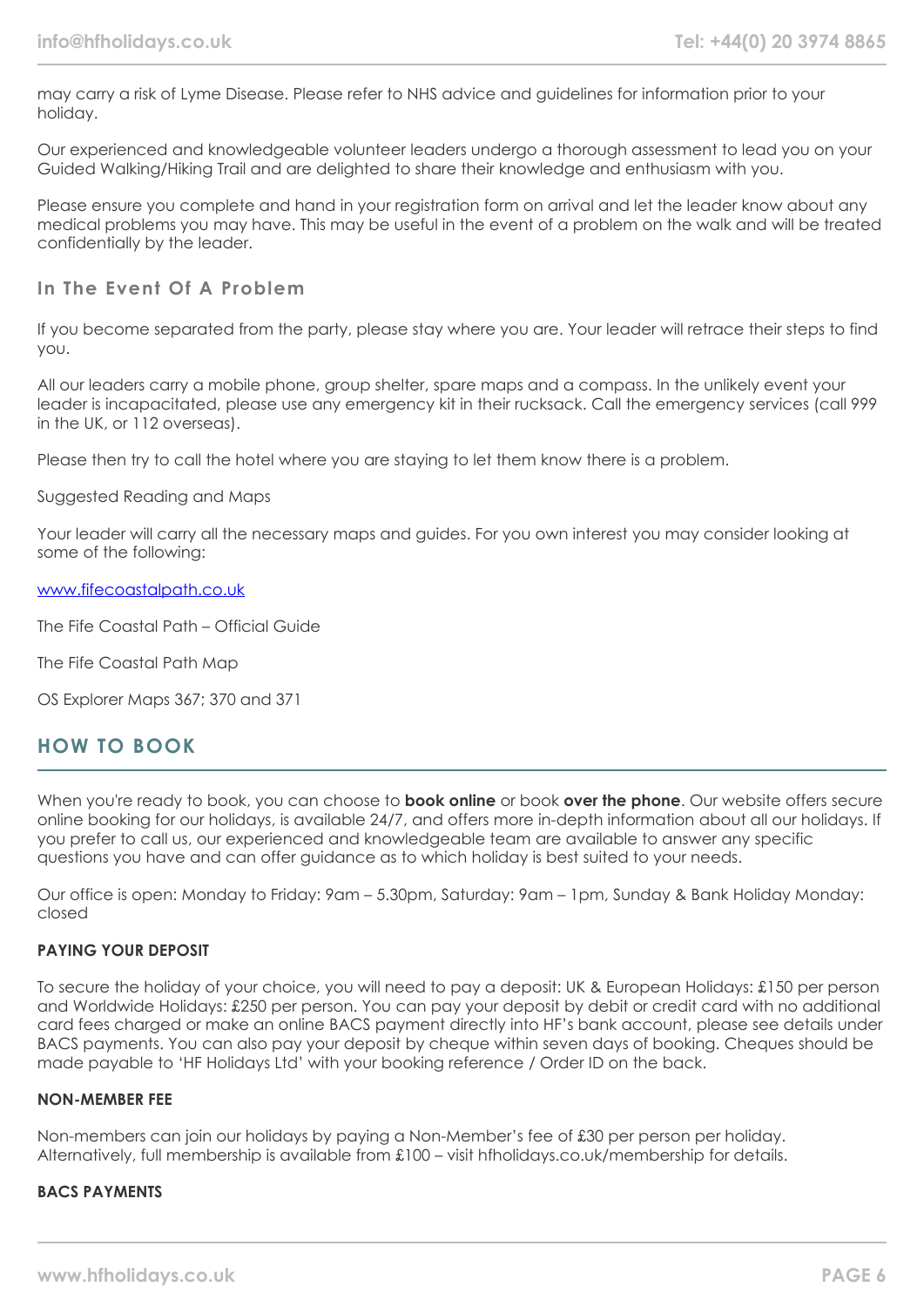Please quote your booking reference / Order ID when you make your payment online: Bank Name: National Westminster Bank, Account Name: HF Holidays Limited, Account Number: 48904805, Sort Code: 60-00-01, IBAN: GB90NWBK60000148904805

Once we have received your booking and deposit, we will send a confirmation invoice to the lead name. Please check this carefully. For bookings 'with flights' it is essential that the names on your booking confirmation invoice match those on your passport for bookings overseas. Please advise us immediately of any errors. Any name changes after the balance of your holiday has been paid will be subject to a fee levied by the airline.

## **MANAGE MY BOOKINGS**

Payments can also be made through the [Manage My Booking](https://www.hfholidays.co.uk/about-us/bookings/my-booking) function on our website. Click on the link at the top of our homepage. This is available to all customers who provide an email address at the time of booking.

#### **YOUR FINAL BALANCE**

Your final balance payment is due 6 weeks before departure if you are staying in an HF Holidays UK country house, 8 weeks before departure if you are travelling on one of our holidays in Europe and 10 weeks before departure if you are on a Guided Trail staying in one of our partner hotels or are travelling on a Worldwide holiday. As with paying your deposit, you can pay your final balance by debit or credit card, make an online BACS payment directly into HF's bank account or pay by cheque.

#### **TRAVEL INSURANCE**

Travel insurance is an important part of any booking and essential for one of our holidays. HF Holidays works with specialist. Insurance Brokers Campbell Irvine Direct. For more information or to obtain a quote call them on [01702 427 236](tel:01702427236) or visit [hfholidays.co.uk/insurance](https://www.hfholidays.co.uk/about-us/bookings/insurance)

#### **PEACE OF MIND**

#### **ATOL:**

The air holidays and flights in this brochure are ATOL-protected, since we hold an Air Travel Organiser's Licence granted by the Civil Aviation Authority. Our ATOL number is ATOL 710. In the unlikely event of our insolvency, the CAA will ensure that you are not stranded abroad and will arrange to refund any money you have paid us for advance bookings. For further information visit the ATOL website [atol.org.uk](https://www.atol.org/)

#### **MEMBER OF ABTOT:**

HF Holidays is a member of ABTOT (The Association of Bonded Travel Organisers Trust Limited) which provides financial protection under the Package Travel, Package Holidays and Package Tours Regulations 1992 for HF Holidays Ltd and in the event of their insolvency, protection is provided for the following: 1. non-flight packages commencing in and returning to the UK; 2. non-flight packages commencing and returning to a country other than the UK; 3. flight inclusive packages that commence outside of the UK and Republic of Ireland, which are sold to customers outside of the UK and Republic of Ireland. 1, 2 and 3 provides for a refund in the event you have not yet travelled. 1 and 3 provides for repatriation. Please note that bookings made outside the UK and Republic of Ireland are only protected by ABTOT when purchased directly with HF Holidays Ltd.

#### **TRIP NOTE VALIDITY**

These Trip Notes are valid based on the date printed at the bottom of the page. They will occasionally be updated post booking and pre-departure. We will send you the latest trip notes prior to departure through a link in your pre departure documents or we can send you a copy in the post if preferred.

In booking this trip you should be confident in your ability to participate in all activities described in these Trip Notes. If you have any doubt about your suitability you should call HF Holidays and ask to speak to one of the team about this itinerary.

The information in these Trip Notes is given in good faith. Where differences exist between the Trip Notes and our current brochure, the Trip Notes supersede the brochure. All holidays can be subject to unexpected